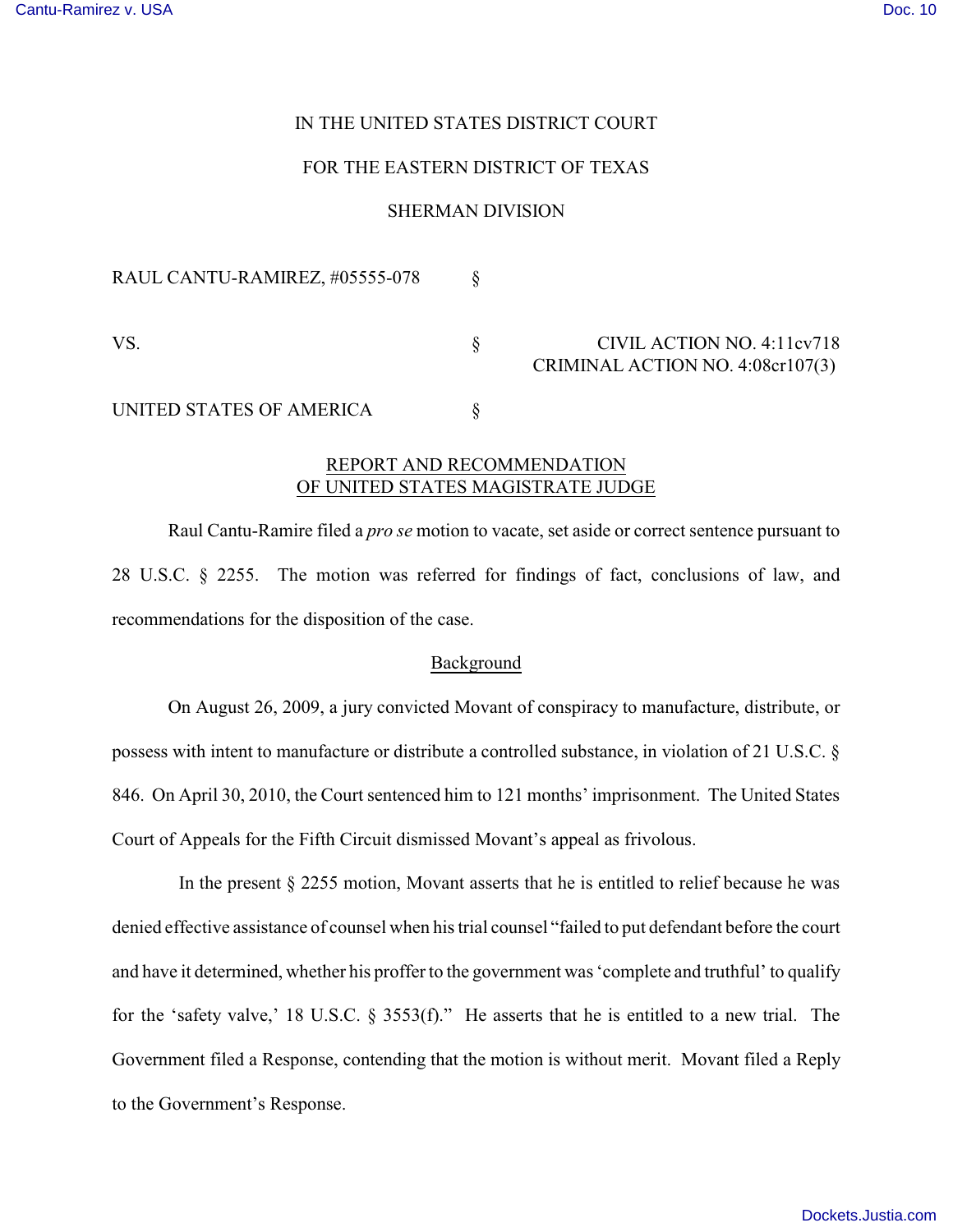#### Discussion and Analysis

As a preliminary matter, it should be noted that a  $\S$  2255 motion is "fundamentally different from a direct appeal." *United States v. Drobny*, 955 F.2d 990, 994 (5th Cir. 1992). A movant in a § 2255 proceeding may not bring a broad-based attack challenging the legality of the conviction. The range of claims that may be raised in a § 2255 proceeding is narrow. A "distinction must be drawn between constitutional or jurisdictional errors on the one hand, and mere errors of law on the other." *United States v. Pierce*, 959 F.2d 1297, 1300-01 (5th Cir. 1992). A collateral attack is limited to alleging errors of "constitutional or jurisdictional magnitude." *United States v. Shaid*, 937 F.2d 228, 232 (5th Cir. 1991).

### Ineffective Assistance of Counsel

# Legal Standard

In order to succeed on a claim of ineffective assistance of counsel, a movant must show that "counsel's representation fell below an objective standard of reasonableness," with reasonableness judged under professional norms prevailing at the time counsel rendered assistance. *Strickland v. Washington*, 466 U.S. 668, 688, 104 S. Ct. 2052, 2065, 80 L. Ed.2d 864 (1984). The standard requires the reviewing court to give great deference to counsel's performance, strongly presuming counsel exercised reasonable professional judgment. *Id.* at 690. The right to counsel does not require errorless counsel; instead, a criminal defendant is entitled to reasonably effective assistance. *Boyd v. Estelle*, 661 F.2d 388, 389 (5th Cir. 1981). *See also Rubio v. Estelle*, 689 F.2d 533, 535 (5th Cir. 1982); *Murray v. Maggio*, 736 F.2d 279 (5th Cir. 1984). Secondly, the movant "must show that there is a reasonable probability that, but for counsel's unprofessional errors, the result of the proceeding would have been different. A reasonable probability is a probability sufficient to undermine confidence in the outcome." *Strickland*, 466 U.S. at 694. Movant must "affirmatively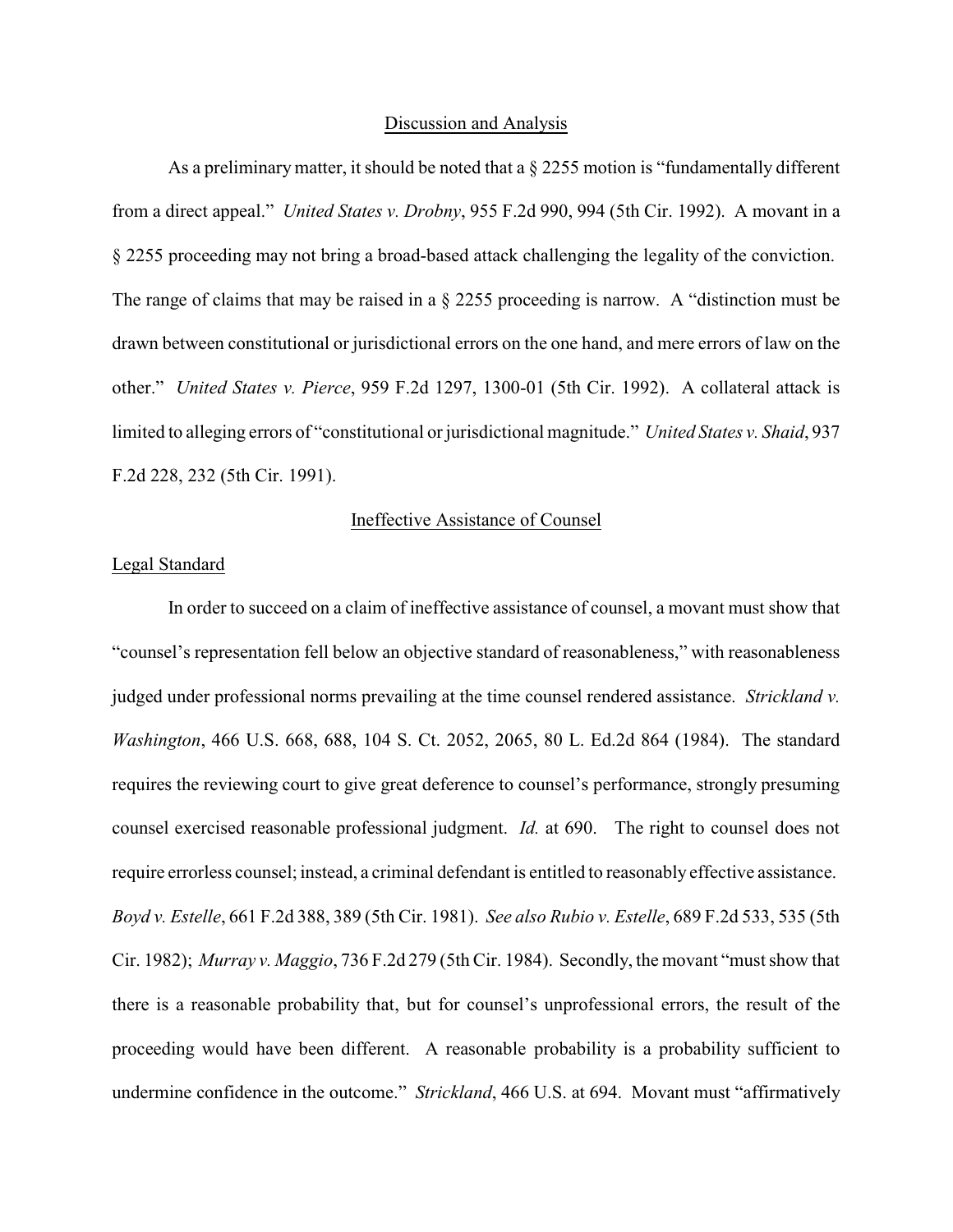prove," not just allege, prejudice. *Id.* at 693. If he fails to prove the prejudice component, the court need not address the question of counsel's performance. *Id*. at 697.

## Analysis – Failure to Call Witnesses

Movant asserts that trial counsel was ineffective for failing to call him to testify. However, counsel cannot be held to be ineffective for failing to call a defendant to testify, despite such defendant's repeated requests, when the defendant has not shown a reasonable probability that the outcome of the proceeding would have been different had he testified. *Anderson v. Sayer*, 238 F.3d 631, 634 ( $5<sup>th</sup>$  Cir. 2001). "Self-serving conclusory statement[s]" that such testimony would have changed the outcome of the proceeding is insufficient to satisfy the *Strickland* standard. *Id*. at 635. A defendant must present specific evidence as to what his testimony would have been. *Id*.

"[C]omplaints of uncalled witnesses are not favored, because the presentation of testimonial evidence is a matter of trial strategy and because allegations of what a witness would have testified are largely speculative." *Buckelew v. United States*, 575 F.2d 515, 521 (5th Cir.1978). Further, the presentation of witness testimony is essentially strategy and, thus, within the trial counsel's domain. *Alexander v. McCotter*, 775 F.2d 595, 602 (5th Cir.1985). A movant must overcome a strong presumption that his counsel's decision in not calling a particular witness was a strategic one. *Murray v. Maggio, Jr.*, 736 F.2d 279, 282 ( $5<sup>th</sup>$  Cir. 1984). Where "the only evidence of a missing witness's testimony is from the defendant," claims of ineffective assistance are viewed with great caution. *United States v. Cockrell*, 720 F.2d 1423, 1427 (5th Cir.1983), *cert. denied*, 467 U.S. 1251, 104 S. Ct. 3534, 82 L. Ed.2d 839 (1984). Conclusory claims are insufficient to entitle a habeas corpus petitioner to relief. *United States v. Woods*, 870 F.2d 285, 288 (5<sup>th</sup> Cir. 1989); *Schlang v. Heard*, 691 F.2d 796, 7 99 (5<sup>th</sup> Cir. 1982).

In the instant case, Movant has provided no evidence of what his "proffer" or testimony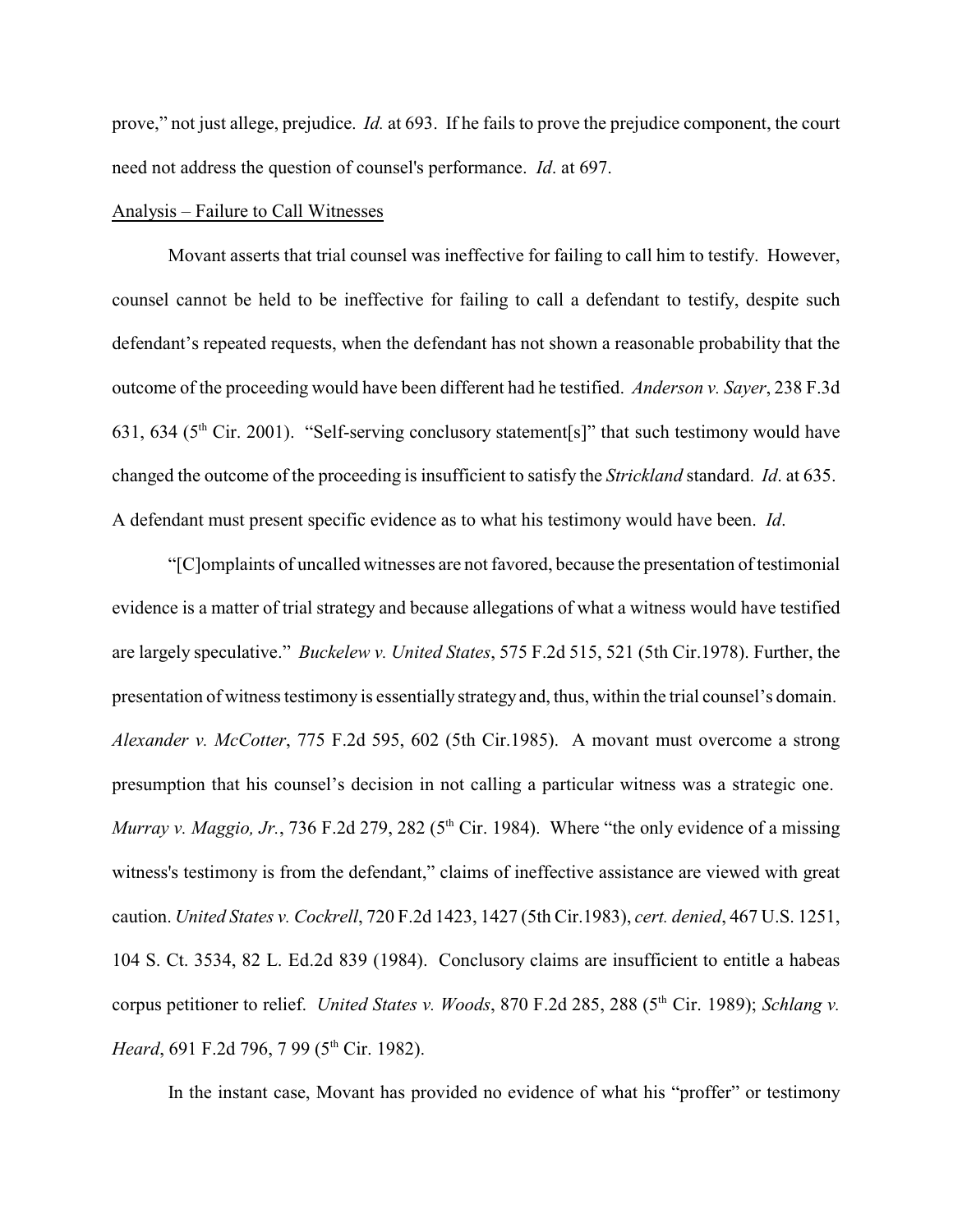would have been had his counsel called him to testify. Furthermore, he has pointed to no evidence that he requested to testify either during trial or sentencing. A review of the record shows that Movant was given the opportunity to address the Court at sentencing, and he declined the opportunity. Moreover, he has not shown that such testimony would have changed the outcome of the proceedings.

Furthermore, unsupported assertions are not sufficient to overcome the strong presumption that the decision to not call a witness was not a trial strategy. *Alexander*, 775 F.2d at 602; *Murray*, 736 F.2d at 282. Movant has failed to demonstrate a reasonable probability that the result of the trial would have been different, but for counsel's strategy in not calling defendant to testify. Movant has not shown that asked to testify, that his testimony would have changed the outcome of the proceedings, that counsel's performance was deficient or that he was prejudiced under *Strickland*.

### Procedural Bar

Finally, Movant asserts that he is entitled to a new trial based on the erroneous admission of evidence. However, evidentiary issues could have been raised on direct appeal. Unconstitutional claims that could have been raised on direct appeal, but were not, may not be asserted in collateral proceedings. *United States v. Towe*, 26 F.3d 614, 616 (5<sup>th</sup> Cir. 1994). Here, Movant could have raised his evidentiary issues on direct appeal as the record was fully developed, but chose not to do so. Thus, he is procedurally barred from asserting these issues in the instant motion. *Id*. The record was sufficiently developed at trial for the appellate court to be able to make a judgment. Movant chose not to raise these issues on appeal and he has failed to show cause or prejudice for the default. *Id*; *United States v. Lopez*, 248 F.3d 427, 433 (5<sup>th</sup> Cir. 2001) (defendant is barred from raising claims in his § 2255 motion that he failed to raise on direct appeal unless he shows cause for the omission and prejudice resulting therefrom). Accordingly, his evidentiary issues are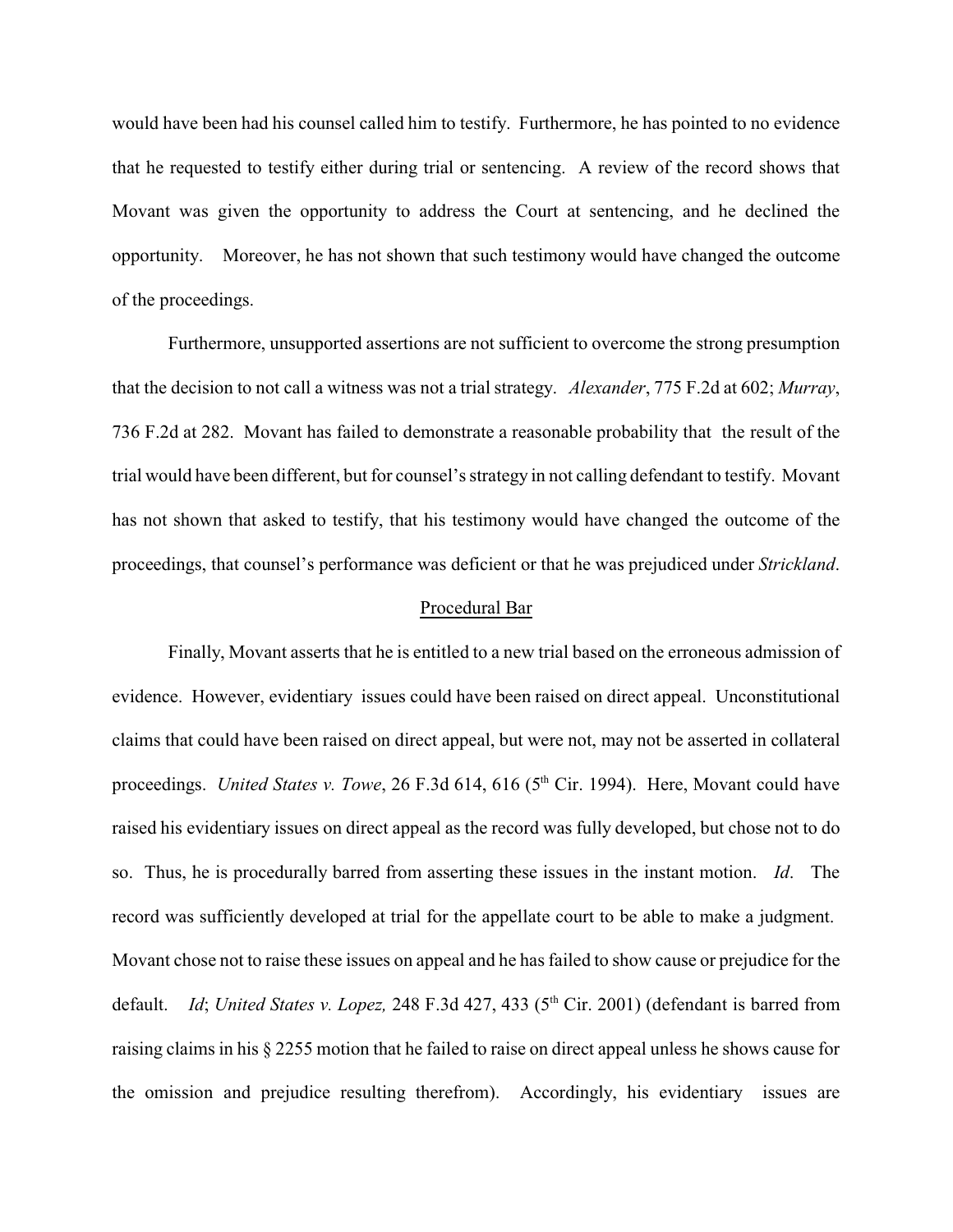procedurally barred.

#### Conclusion

Movant is not entitled to relief because he has not shown an error of "constitutional or jurisdictional magnitude." *Shaid*, 937 F.2d at 232. He has failed to show that there is a reasonable probability that, but for counsel's alleged unprofessional errors, the result of the proceeding would have been different. *Strickland*, 466 U.S. at 694; 104 S. Ct. at 2068. Likewise, Movant has failed to show an injury that could not have been raised on direct appeal, and if condoned, would result in a miscarriage of justice. *United States v. Vaughn*, 955 F.2d 367, 368 (5<sup>th</sup> Cir. 1992). Accordingly, his motion should be denied and his case dismissed.

### Certificate of Appealability

An appeal may not be taken to the court of appeals from a final order in a proceeding under § 2255 "unless a circuit justice or judge issues a certificate of appealability." 28 U.S.C. §  $2253(c)(1)(B)$ . Although Movant has not yet filed a notice of appeal, it is respectfully recommended that this Court, nonetheless, address whether he would be entitled to a certificate of appealability. *See Alexander v. Johnson*, 211 F.3d 895, 898 (5th Cir. 2000) (A district court may *sua sponte* rule on a certificate of appealability because "the district court that denies a [movant] relief is in the best position to determine whether the [movant] has made a substantial showing of a denial of a constitutional right on the issues before the court. Further briefing and argument on the very issues the court has just ruled on would be repetitious.").

A certificate of appealability may issue only if a movant has made a substantial showing of the denial of a constitutional right. 28 U.S.C. § 2253(c)(2). The Supreme Court fully explained the requirement associated with a "substantial showing of the denial of a constitutional right" in *Slack v. McDaniel*, 529 U.S. 473, 484, 120 S. Ct. 1595, 1603-04, 146 L. Ed.2d 542 (2000). In cases where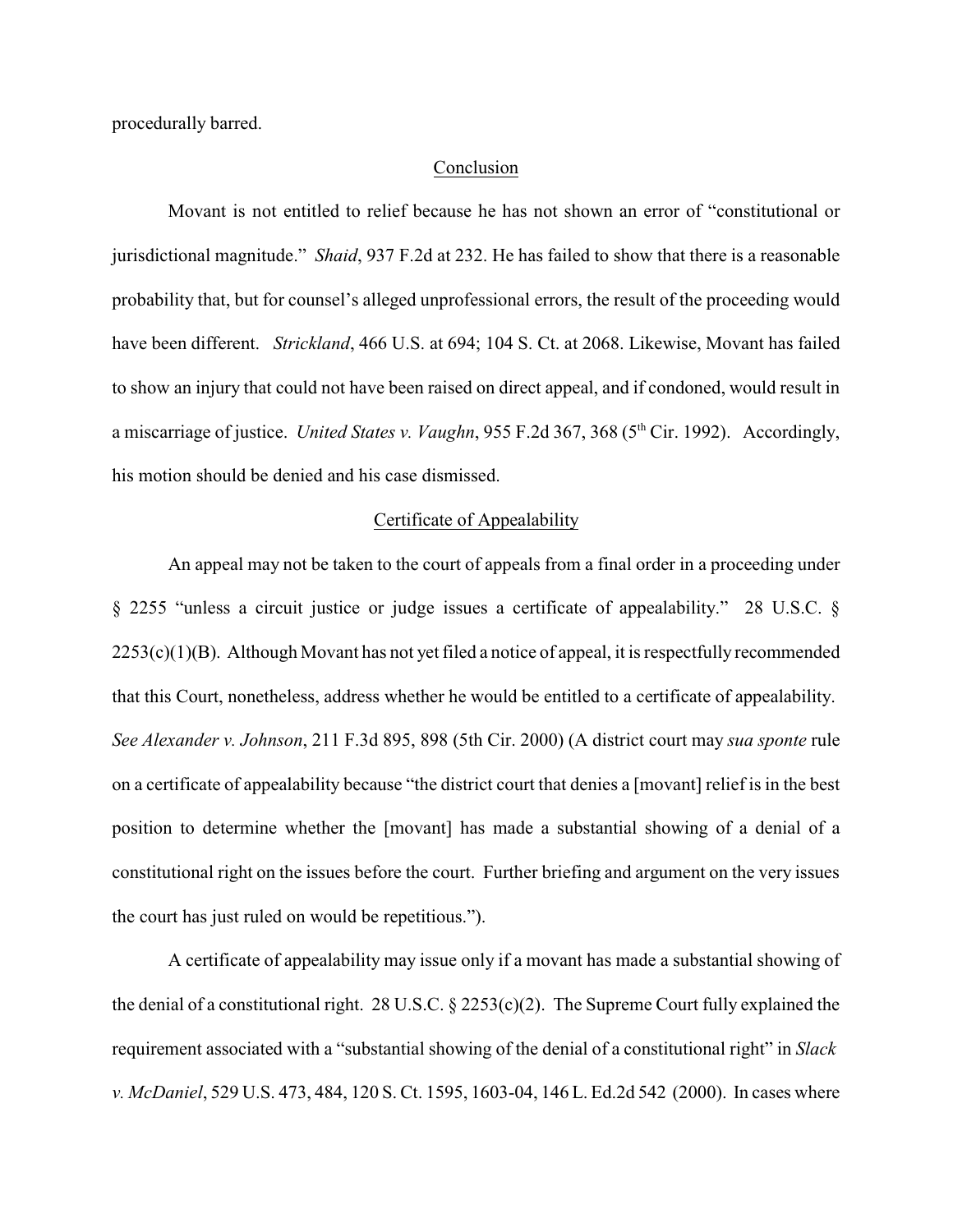a district court rejected constitutional claims on the merits, the movant must demonstrate "that reasonable jurists would find the district court's assessment of the constitutional claims debatable or wrong." *Id.*; *Henry v. Cockrell*, 327 F.3d 429, 431 (5th Cir. 2003). When a district court denies a motion on procedural grounds without reaching the underlying constitutional claim, a COA should issue when the movant shows, at least, that jurists of reason would find it debatable whether the motion states a valid claim of the denial of a constitutional right and that jurists of reason would find it debatable whether the district court was correct in its procedural ruling. *Id.*

In this case, it is respectfully recommended that reasonable jurists could not debate the denial of Movant's § 2255 motion on substantive or procedural grounds, nor find that the issues presented are adequate to deserve encouragement to proceed. *See Miller-El v. Cockrell*, 537 U.S. 322, 336-37, 123 S. Ct. 1029, 1039, 154 L. Ed.2d 931 (2003) (citing *Slack*, 529 U.S. at 484, 120 S. Ct. at 1604). Accordingly, it is respectfully recommended that the Court find that Movant is not entitled to a certificate of appealability as to his claims.

### Recommendation

It is accordingly recommended that Movant's motion for relief under 28 U.S.C. § 2255 be denied and the case dismissed with prejudice. It is further recommended that a certificate of appealability be denied.

Within fourteen (14) days after receipt of the magistrate judge's report, any party may serve and file written objections to the findings and recommendations contained in the report.

A party's failure to file written objections to the findings, conclusions and recommendations contained in this Report within fourteen days after being served with a copy shall bar that party from *de novo* review by the district judge of those findings, conclusions and recommendations and, except on grounds of plain error, from appellate review of unobjected-to factual findings and legal